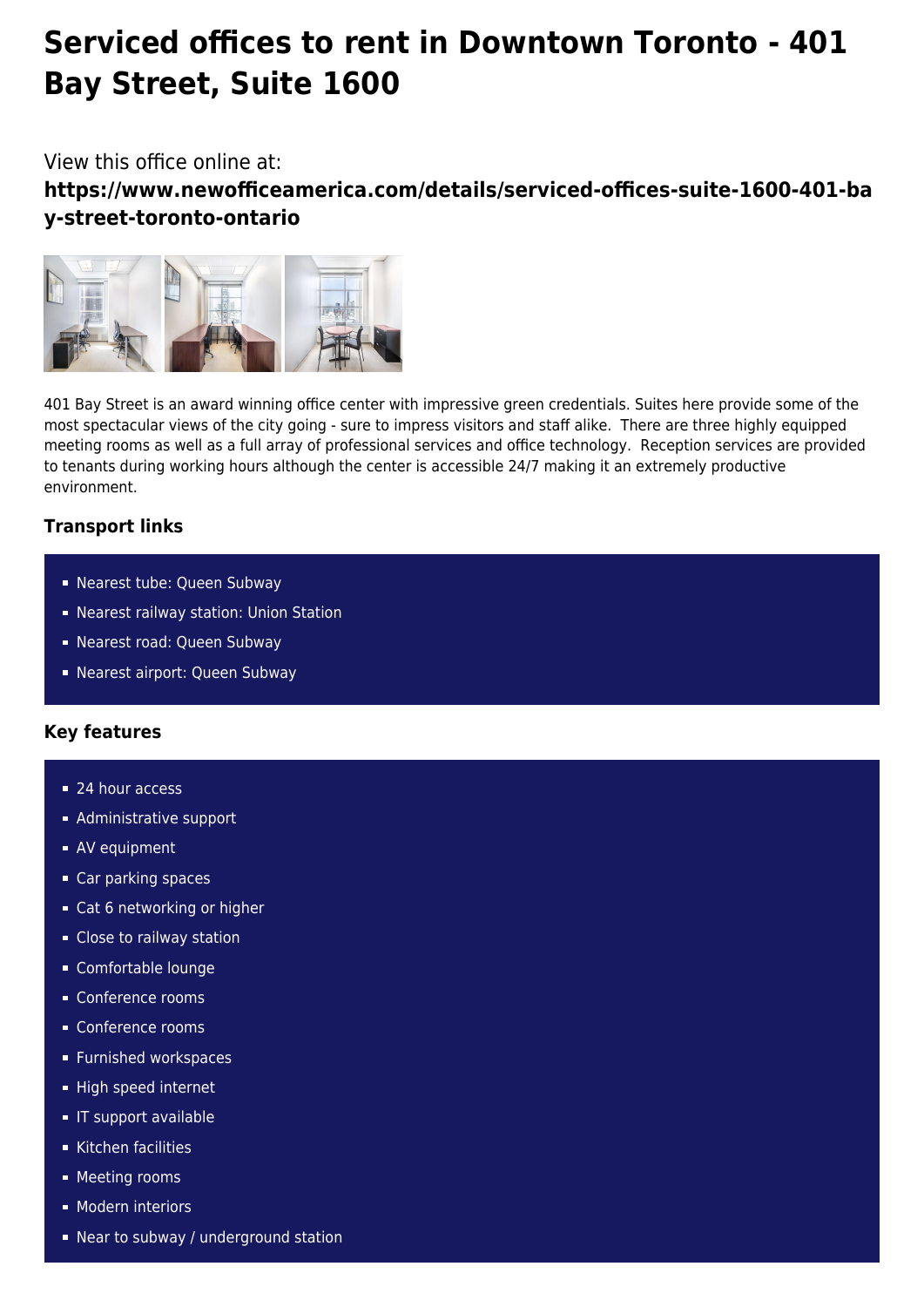- Reception staff
- **Restaurant in the building**
- **Security system**
- **Telephone answering service**
- **Town centre location**
- **Unbranded offices**
- Video conference facilities

#### **Location**

Situated on the Bay Streets and Queen Street junction, this center is about as central to Downtown as it's possible to get and consequently it benefits from superb transport links, a vast array of shopping and eating places and a most prestigious address! The center has underground parking and Queen subway station is just moments from the door along with the PATH subterranean retail/business city. The international airport is less than half an hour by either car or tram.

#### **Points of interest within 1000 metres**

- Trump International Hotel & Tower (hotel) 204m from business centre
- **Eaton Centre (mall) 347m from business centre**
- Four Seasons Centre for the Performing Arts (theatre) 360m from business centre
- Court House (courthouse) 421m from business centre
- Shangri-La (hotel) 480m from business centre
- 10 Dundas East (mall) 596m from business centre
- St. James Park (park) 667m from business centre
- Union Station (railway station) 695m from business centre
- MuchMusic/CTV Parking (parking) 723m from business centre
- **E** Library Building (library) 729m from business centre
- Ryerson University (university) 747m from business centre
- St. Patrick's Square (park) 748m from business centre
- Harrison Baths and Swimming Pool (swimming) 758m from business centre
- St. Lawrence Market North (marketplace) 783m from business centre
- Recreation and Athletics Centre (university) 798m from business centre
- Quick Park (parking) 805m from business centre
- St. Lawrence Market South (marketplace) 827m from business centre
- Simcoe Park (park) 859m from business centre
- Grange Park (park) 871m from business centre
- Air Canada Centre (stadium) 889m from business centre
- College Park (park) 923m from business centre
- Moss Park (park) 935m from business centre